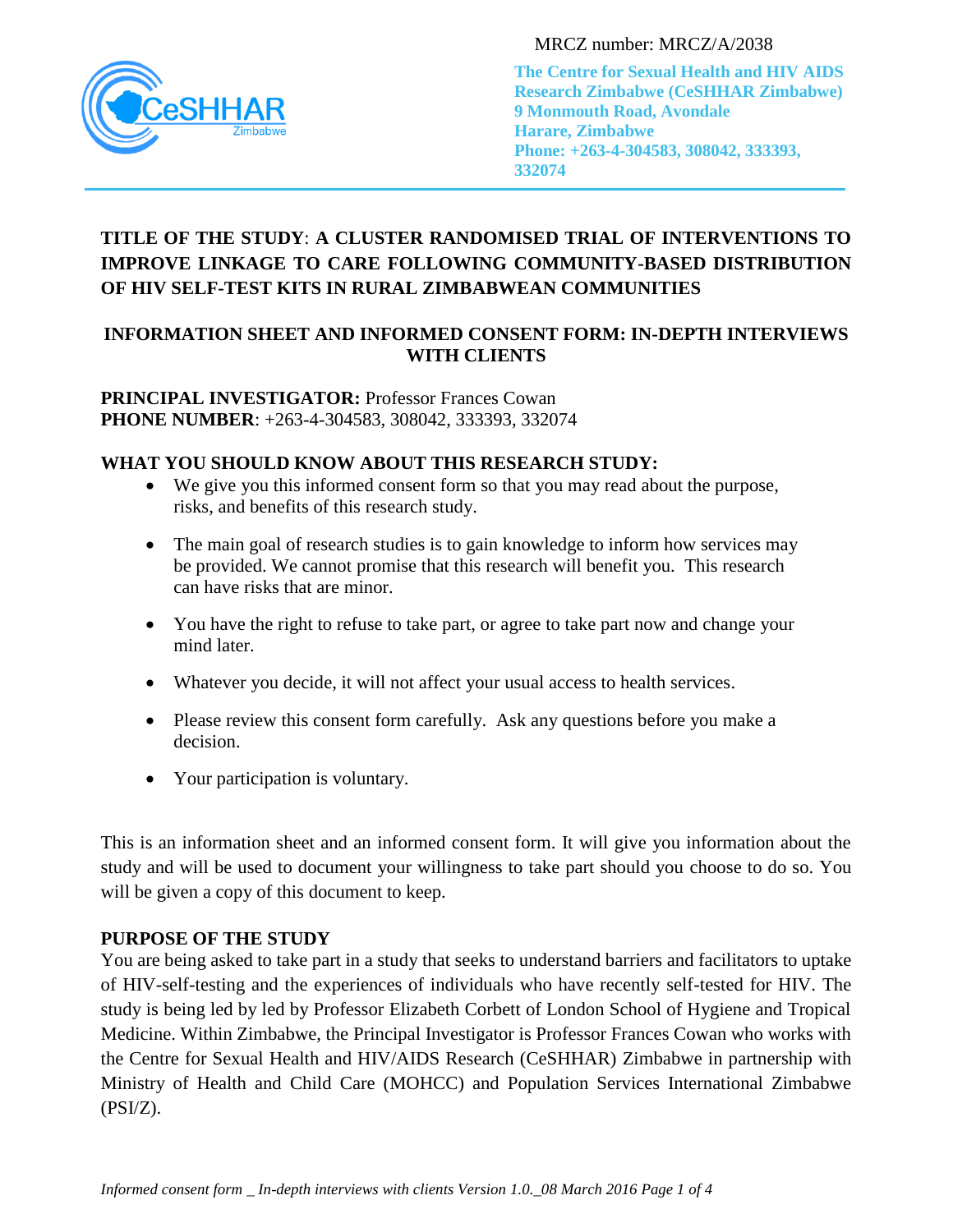#### **IMPORTANCE OF THE STUDY**

As you are aware, CeSHHAR Zimbabwe is conducting research on the acceptability and feasibility of HIV self-testing in Zimbabwe. As part of this research your household was visited by a community health worker who offered to give HIV self-test kits to people who were at least 16 years old and were willing to test themselves for HIV. Some of the aims of the study are to 1) make recommendations on the best methods for providing HIV self-test services in Zimbabwe, and 2) make recommendations on the best methods for ensuring that people who opt to self-test are well supported to access HIV treatment and care or prevention services after self-testing. In order to make these recommendations it is important that we have discussions with people who have been given the option self-test, to gather information about barriers and facilitators. Your considerations when you made the decision on whether to take up self-testing or not, and, for those who chose self-testing, your experiences before, during and after self-testing will provide useful insight into the best methods for providing HIV self-testing services. All this is important in order to increase the number of people who know their HIV status and who receive appropriate HIV prevention, treatment and care services.

# **STUDY PROCEDURES AND DURATION**

We are inviting people who live in your community and were offered the option to self-test to participate in this research. People who meet the following criteria will be asked to participate in this small study:

- 1) Age 16 years or older
- 2) Offered a self-test kit by a community health worker who visited your homestead
- 3) Willing and able to provide written informed consent. For people below the age of 18, parent/guardian consent is also required

You have been invited to participate in this study because you meet the conditions mentioned above. If you are willing to participate, you will be asked to take part in a one-on-one in-depth interview with a member of the study team. During the interview you will be asked questions about your reasons for choosing to self-test or not, your self-testing experience (if you tested yourself for HIV), the system of support that you have accessed or would like to be able to access, reasons why you linked or did not link to services after testing, concerns you may have about self-testing, and any recommendations you might have to improve the self-testing experience. The discussion will be conducted in private in a closed room at this health institution. The discussion will take between 45 minutes to one hour. During the discussion, we will write down the information that you give us. However, it is very important that we record what you say accurately so that your views are not misrepresented. As it is often difficult to keep pace with writing down what is said in a discussion, we will also record the conversation using a tape recorder. The recording will not be labeled with your name but only with a study identity number that will be assigned to you. Your participation in the study will end on the same day that you do the interview.

# **RISKS AND DISCOMFORTS**

The risks of participating in this study are minimal. It is possible that you may feel uncomfortable with some of the questions we will ask you. You can choose to skip questions or to stop participating in the interview if you feel uncomfortable. A trained counselor will be available to help you with any uncomfortable feelings you may have. The discussion will be held in private in a closed room, and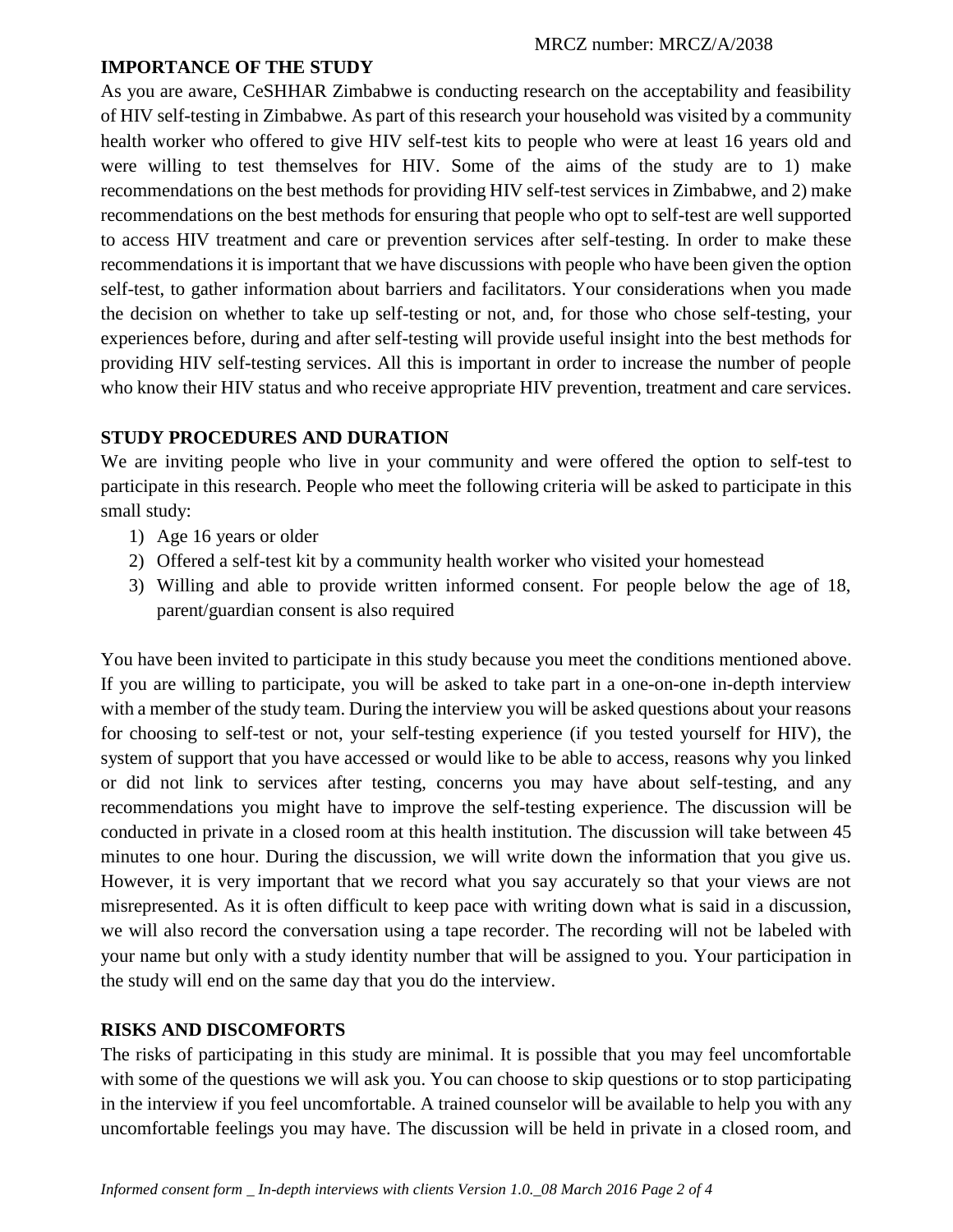#### MRCZ number: MRCZ/A/2038

will include discussions with both HIV positive and HIV negative people. Though we take these precautions, if someone were to suspect or guess that you are participating in the study they might assume that you are HIV infected. This may affect your social or business relationships.

### **BENEFITS AND/OR COMPENSATION**

There are no direct benefits to you for participating in this study. We are hoping that findings from this study will be used to design the best methods for the provision of HIV self-testing services and for improving linkage to post-test services in Zimbabwe. However, since participating in this study will take you away from your home and work, we will offer you \$5 as a token of our appreciation for your having taken the time to take part in this study.

## **COSTS TO YOU**

There will be no additional costs to you except those related to the time taken while having a discussion with study staff.

## **CONFIDENTIALITY**

Your personal details will not appear on the recording of the discussion or on any study-related documents. You will be assigned a study participant identity number which will be used to identify the tape that has your voice. All study records and audio recordings will be kept in a secure room in locked filing cabinets, and separate from any information that identifies you personally (such as this consent form), with access limited to study personnel. Interview audio recordings will be downloaded onto password protected computers at CeSHHAR offices and the original file will be deleted from the audio recorder. Your name will not be used in any reports or publications that may arise from this study.

Your details may be released to authorized individuals if required by the law. Information may also be given to regulatory authorities should they wish to see it for their regulatory duties. The bodies regulating this study are the Medical Research Council of Zimbabwe, London School of Hygiene & Tropical Medicine and the University College London Ethics Committees.

#### **VOLUNTARY PARTICIPATION**

We hope that you will agree to take part in this study. However, you do not have to take part in this study if you do not want to. If you decide that you do not want to participate in this study, that decision will not affect your daily life or regular health care in any way. If you decide that you want to take part now but then change your mind later, you may withdraw from the study at any time without having to give a reason.

#### **OFFER TO ANSWER QUESTIONS**

Before you sign this form, please ask any questions on any aspect of this study that may be unclear to you. You may take as much time as necessary to think it over. For any other questions that you may have about this study now or in the future, please contact the Study Coordinator, Dr. Euphemia Sibanda on the following numbers: Cell: 0782743948, Landline: +263-4-304583, 308042, 333393, 332074.